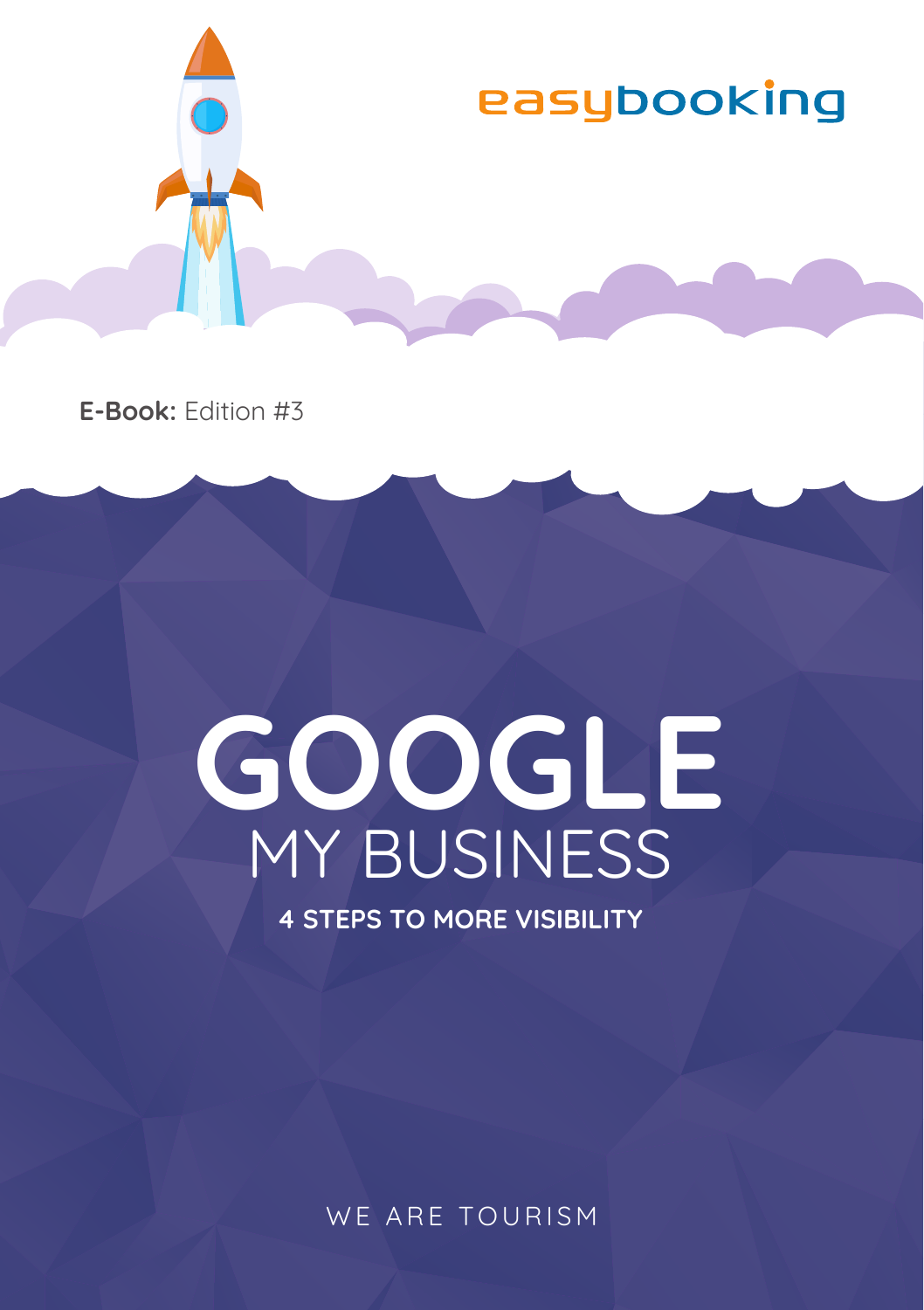# **"If you are not online, you do not exist."**

Okay, this is admittedly a bit exaggerated, but there is also some truth to it. We all know it from our own experience: if we want to learn more about something, we reach for the mobile phone and ask Google as our trusted contact.

### **And this is also how your guests plan their holidays:**

- How do we find the accomodation we have booked?
- Were other guests satisfied with the offer?
- Are the rooms nice?

Before we start, travellers have many questions. And they would like to have them answered quickly, simply and clearly. What helps them? The Google My Business entry of your company.





Ask a quastion

View 15+ more

**REITERS** 

GOLFSC.

**Colf** dab

Suggest an edit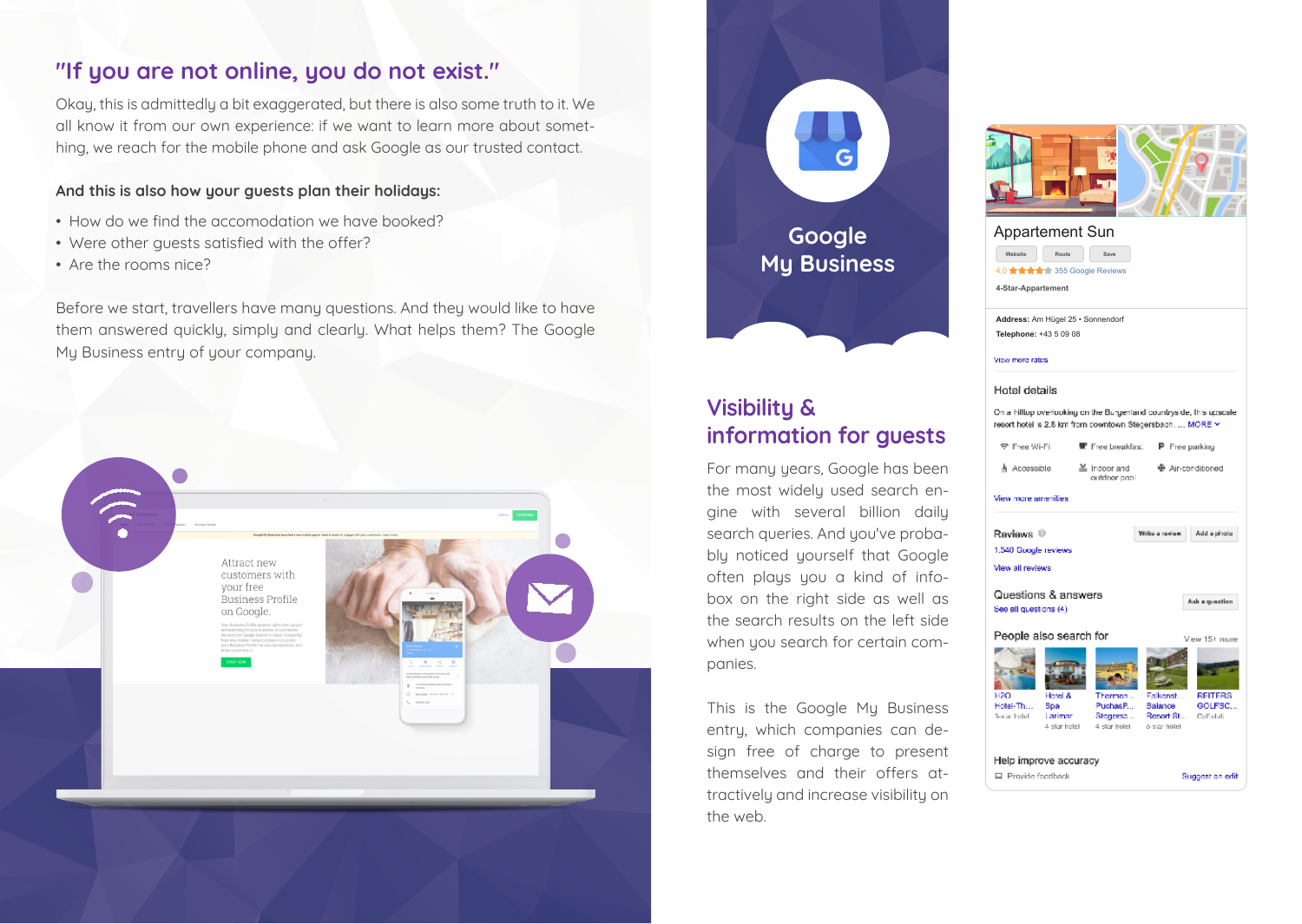# **Everything at a glance**

Accommodation name, address, contact details, opening hours, photos, videos and reviews - a fully featured Google My Business listing gives everyone looking for their accommodation all the information they need to make a good first impression.

As the owner of the listing, you can easily design and edit it in the background. Similar to a Facebook profile or other social media platforms, you can log in and manage and publish the listing online.

But how exactly does it work? What do you need to do to take advantage of free visibility and reach? We show you how to get your Google My Business entry in 4 easy steps.

## **Step #1: Create Google Account**

The basis for your Google My Business listing is an active Google Account. If you don't have one yet, create one with just a few clicks below:

## **myaccount.google.com**

- Select your desired e-mail address
- Choose the password
- Store your personal data
- Accept the Privacy Policy
- Click on "Create account"



**a** Our Tip: the colleagues from Google offer detailed help: **support.google.com**

# **Step #2: Create Google My Business listing**

With your active Google Account, you can start setting up the Google Business listing for your business

### **www.google.com/business**

- Click on "Start now"
- Sign in with your Google Account
- Enter your accomodation company data (Accomodation name • accomodation location • area of activity accomodation category • contact details • receive information confirm company & complete transaction)

As soon as you complete the process, you will be prompted to enter a **Select confirmation method:**

- By postcard
- Confirm later (After you have created your account)